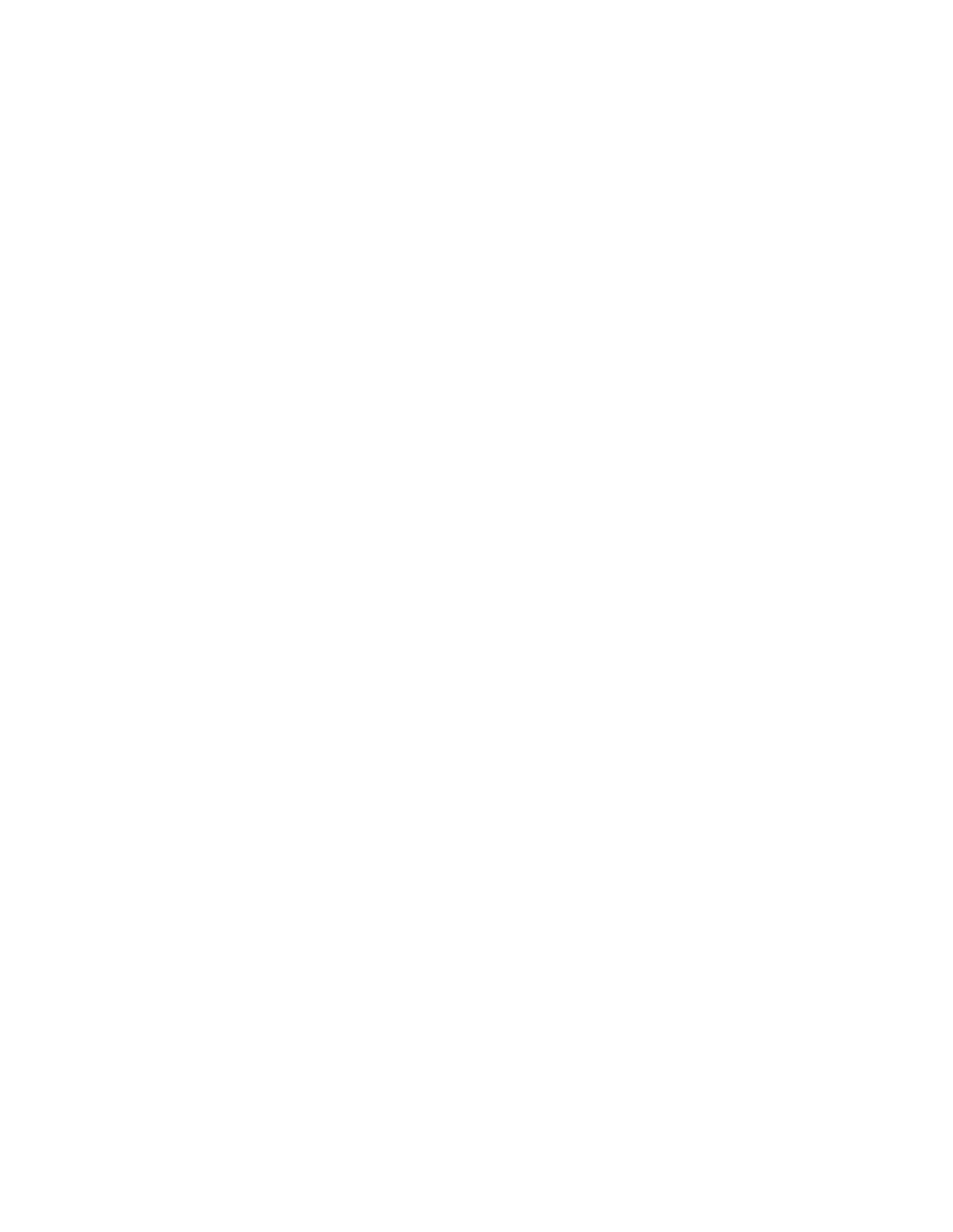## ©HC - 4Base-Scorecard: CHC124 - 08-22-16 - CHC 5 @ SD 1. ♦ WP: Lester - LP: Jackson - Sv: - CHC rec 79-45 - Heyward is Top Contributor in CHC win



|                | CHC - 4BaseScore - Player 4Score by Batting Order<br>CHC124 - 08-22-16 - CHC 5 @ SD 1<br>WP: Lester - LP: Jackson - Sv: - CHC rec 79-45 - Heyward is Top Contributor in CHC win |          |                  |                                                              |    |                |    |    |                         |             |             |  |
|----------------|---------------------------------------------------------------------------------------------------------------------------------------------------------------------------------|----------|------------------|--------------------------------------------------------------|----|----------------|----|----|-------------------------|-------------|-------------|--|
|                |                                                                                                                                                                                 |          | <b>Bat Order</b> |                                                              |    |                |    |    |                         |             |             |  |
| Player         | Team                                                                                                                                                                            | Position | $\mathbf{1}$     | $\mathbf{2}$<br>4<br>5<br>6<br>$\overline{7}$<br>8<br>3<br>9 |    |                |    |    |                         |             |             |  |
| Heyward        | CHC                                                                                                                                                                             | RF       |                  |                                                              |    |                |    | 14 |                         |             |             |  |
| <b>Rizzo</b>   | CHC                                                                                                                                                                             | 1B       |                  |                                                              | 12 |                |    |    |                         |             |             |  |
| <b>Russell</b> | CHC                                                                                                                                                                             | SS       |                  |                                                              |    |                | 12 |    |                         |             |             |  |
| <b>Bryant</b>  | CHC                                                                                                                                                                             | LF       |                  | 9                                                            |    |                |    |    |                         |             |             |  |
| Fowler         | CHC                                                                                                                                                                             | CF       | $\sqrt{5}$       |                                                              |    |                |    |    |                         |             |             |  |
| <b>Baez</b>    | CHC                                                                                                                                                                             | 3B       |                  |                                                              |    |                |    |    | $\overline{\mathbf{4}}$ |             |             |  |
| Zobrist        | CHC                                                                                                                                                                             | 2B       |                  |                                                              |    | $\overline{4}$ |    |    |                         |             |             |  |
| <b>Ross</b>    | CHC                                                                                                                                                                             | C        |                  |                                                              |    |                |    |    |                         | $\mathbf 3$ |             |  |
| Lester         | CHC                                                                                                                                                                             | $\sf P$  |                  |                                                              |    |                |    |    |                         |             | 1           |  |
| <b>Szczur</b>  | CHC                                                                                                                                                                             | PH       |                  |                                                              |    |                |    |    |                         |             | $\mathbf 0$ |  |

Scorecard Sponsored By



**GO** - Meal and Fitness Tracker By Iolo

https://itunes.apple.com/us/app/go-meal-and-fitness-track-er/id785910082?mt=8

# CHC - 4Score Box - Player Totals<br>CHC124 - 08-22-16 - CHC 10 DCHC4<br>WP: Lester - LP: Jackson - Sv: - CHC rec 79-45 - Heyward is Top Contributor in CHC win

| Player        | Team Position | Bat<br>Ord #     | Credit For Run | PA Bases                  | <b>BR Bases</b> | <b>Bases Pushed</b>     | Player 4Score  | Appearances    | Productivity<br>Rate |
|---------------|---------------|------------------|----------------|---------------------------|-----------------|-------------------------|----------------|----------------|----------------------|
| Heyward       | CHC RF        | 6                | $\overline{2}$ | $\overline{4}$            | $\mathsf 0$     | 8                       | 14             | $\overline{4}$ | 3.500                |
| Rizzo         | CHC 1B        | $\sqrt{3}$       | $\mathsf 0$    | 5                         | 6               | $\mathbf{1}$            | 12             | $\,$ 5 $\,$    | 2.400                |
| Russell       | CHC SS        | $\sqrt{5}$       | $\overline{a}$ | $\overline{4}$            | 0               | 6                       | 12             | $\,$ 5 $\,$    | 2.400                |
| Bryant        | CHC LF        | $\overline{c}$   | $\mathbf{1}$   | $\overline{4}$            | $\pmb{0}$       | $\overline{\mathbf{4}}$ | 9              | $\,$ 5 $\,$    | 1.800                |
| Fowler        | CHC CF        | $\mathbf{1}$     | $\mathbf 0$    | $\overline{2}$            | 3               | 0                       | 5              | 5              | 1.000                |
| Baez          | CHC 3B        | $\overline{7}$   | $\mathsf 0$    | $\ensuremath{\mathsf{3}}$ | $\mathbf{1}$    | $\mathsf{O}\xspace$     | $\overline{4}$ | $\overline{4}$ | 1.000                |
| Zobrist       | CHC 2B        | $\overline{4}$   | $\mathsf 0$    | $\overline{2}$            | $\mathbf{1}$    | $\mathbf{1}$            | 4              | 5              | 0.800                |
| Ross          | CHC C         | 8                | $\mathsf 0$    | 2                         | $\mathbf{1}$    | $\pmb{0}$               | $\mathbf{3}$   | $\sqrt{4}$     | 0.750                |
| Lester        | CHC P         | 9                | $\mathbf 0$    | $\pmb{0}$                 | 0               | $\mathbf{1}$            | $\mathbf{1}$   | 3              | 0.333                |
| Szczur        | CHC PH        | $\boldsymbol{9}$ | $\mathbf 0$    | $\pmb{0}$                 | $\mathsf 0$     | $\pmb{0}$               | $\mathsf 0$    | $\mathbf{1}$   | 0.000                |
| <b>Totals</b> |               |                  | 5              | 26                        | 12              | 21                      | 64             | 41             | 1.561                |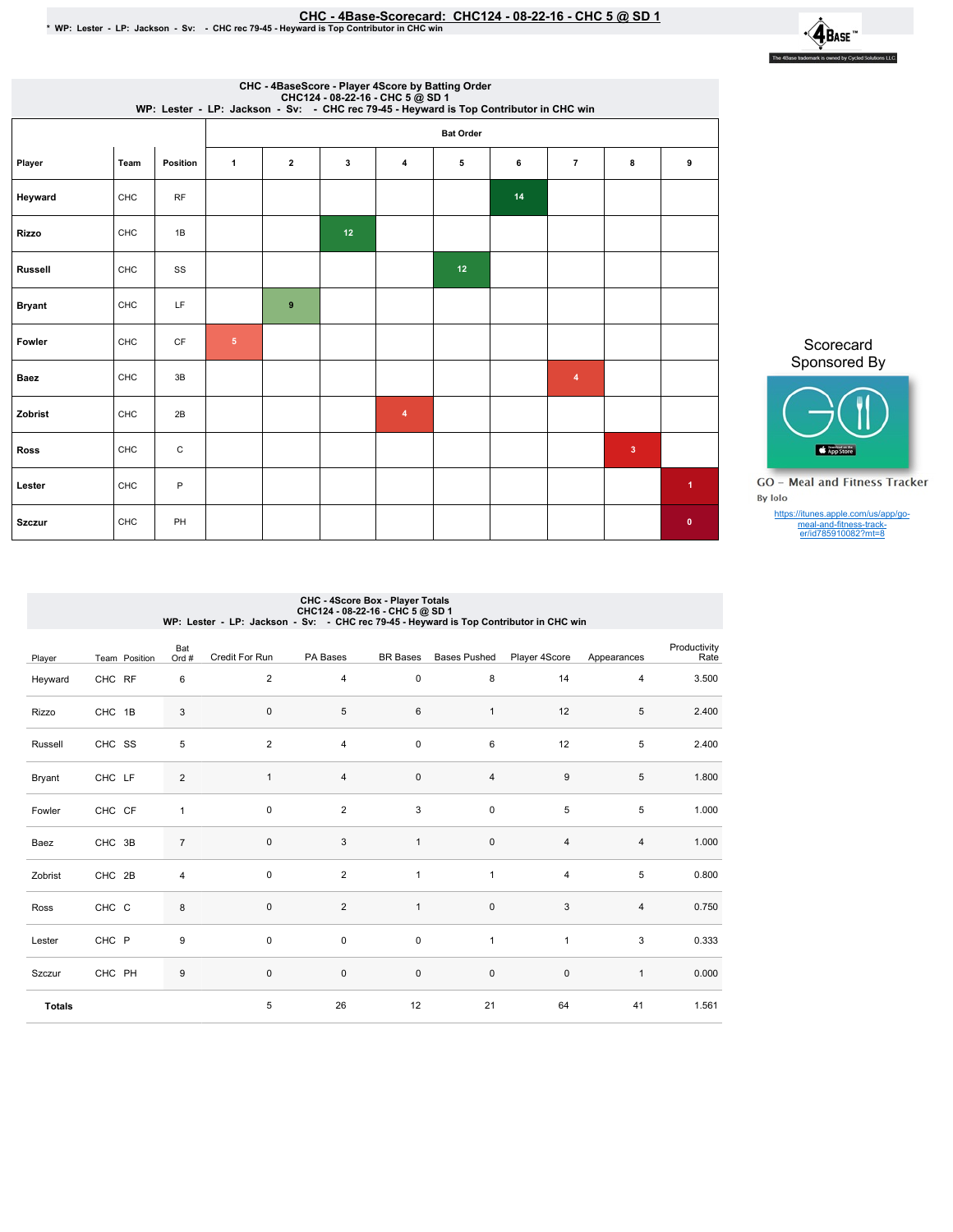

|                    | SD - 4BaseScore - Player 4Score by Batting Order<br>CHC124 - 08-22-16 - CHC 5 @ SD 1<br>WP: Lester - LP: Jackson - Sv: - CHC rec 79-45 - Heyward is Top Contributor in CHC win |              |                  |                         |           |                         |   |                |                      |              |                      |  |  |
|--------------------|--------------------------------------------------------------------------------------------------------------------------------------------------------------------------------|--------------|------------------|-------------------------|-----------|-------------------------|---|----------------|----------------------|--------------|----------------------|--|--|
|                    |                                                                                                                                                                                |              | <b>Bat Order</b> |                         |           |                         |   |                |                      |              |                      |  |  |
| Player             | Team                                                                                                                                                                           | Position     | $\mathbf{1}$     | $\mathbf{2}$            | 3         | 4                       | 5 | 6              | $\overline{7}$       | 8            | 9                    |  |  |
| <b>Dickerson</b>   | SD                                                                                                                                                                             | LF           |                  |                         |           | $\overline{\mathbf{5}}$ |   |                |                      |              |                      |  |  |
| <b>Bethancourt</b> | SD                                                                                                                                                                             | $\mathsf{C}$ |                  |                         |           |                         | 4 |                |                      |              |                      |  |  |
| Ramirez            | SD                                                                                                                                                                             | SS           |                  | $\overline{\mathbf{3}}$ |           |                         |   |                |                      |              |                      |  |  |
| <b>Sardinas</b>    | SD                                                                                                                                                                             | 2B           |                  |                         |           |                         |   |                |                      | $\mathbf{3}$ |                      |  |  |
| Wallace            | <b>SD</b>                                                                                                                                                                      | 3B-Dsub      |                  |                         |           |                         |   |                |                      |              | $\mathbf{3}$         |  |  |
| Kivlehan           | SD                                                                                                                                                                             | <b>RF</b>    |                  |                         |           |                         |   | $\overline{2}$ |                      |              |                      |  |  |
| Jackson            | SD                                                                                                                                                                             | P            |                  |                         |           |                         |   |                |                      |              | $\blacktriangleleft$ |  |  |
| Schimpf            | SD                                                                                                                                                                             | PH-3B        |                  |                         |           |                         |   |                | $\blacktriangleleft$ |              |                      |  |  |
| Jankowski          | SD                                                                                                                                                                             | CF           | $\bullet$        |                         |           |                         |   |                |                      |              |                      |  |  |
| <b>Myers</b>       | SD                                                                                                                                                                             | 1B           |                  |                         | $\pmb{0}$ |                         |   |                |                      |              |                      |  |  |
| <b>Rosales</b>     | SD                                                                                                                                                                             | 3B           |                  |                         |           |                         |   |                | $\bullet$            |              |                      |  |  |

Scorecard Sponsored By

https://itunes.apple.com/us/app/go-meal-and-fitness-track-er/id785910082?mt=8

## SD - 4Score Box - Player Totals<br>CHC124 - 08-22-16 - 28-22-16<br>WP: Lester - LP: Jackson - Sv: - CHC rec 79-45 - Heyward is Top Contributor in CHC win

| Player        |    | Team Position | Bat<br>Ord #   | Credit For Run | PA Bases     | <b>BR</b> Bases | <b>Bases Pushed</b> | Player 4Score  | Appearances    | Productivity<br>Rate |
|---------------|----|---------------|----------------|----------------|--------------|-----------------|---------------------|----------------|----------------|----------------------|
| Dickerson     | SD | LF            | 4              | $\mathbf{1}$   | $\mathbf{1}$ | 3               | 0                   | 5              | $\overline{4}$ | 1.250                |
| Bethancourt   | SD | $\mathsf{C}$  | 5              | $\pmb{0}$      | 1            | $\overline{2}$  | $\mathbf{1}$        | 4              | 4              | 1.000                |
| Ramirez       | SD | SS            | $\overline{2}$ | $\pmb{0}$      | 3            | $\pmb{0}$       | $\pmb{0}$           | 3              | 4              | 0.750                |
| Sardinas      | SD | 2B            | $\bf 8$        | $\mathbf 0$    | $\mathbf{1}$ | $\overline{2}$  | $\pmb{0}$           | 3              | 3              | 1.000                |
| Wallace       | SD | 3B-Dsub       | 9              | $\mathbf 0$    | 3            | $\mathbf 0$     | $\pmb{0}$           | 3              | $\overline{2}$ | 1.500                |
| Kivlehan      | SD | <b>RF</b>     | $\,6$          | $\pmb{0}$      | $\mathbf 0$  | $\pmb{0}$       | $\overline{2}$      | $\overline{2}$ | $\overline{4}$ | 0.500                |
| Jackson       | SD | $\mathsf{P}$  | 9              | $\pmb{0}$      | $\pmb{0}$    | $\pmb{0}$       | $\mathbf{1}$        | $\mathbf{1}$   | $\mathbf{1}$   | 1.000                |
| Schimpf       | SD | PH-3B         | $\overline{7}$ | $\pmb{0}$      | $\mathbf{1}$ | $\pmb{0}$       | $\pmb{0}$           | $\mathbf{1}$   | $\overline{2}$ | 0.500                |
| Jankowski     | SD | CF            | 1              | $\pmb{0}$      | $\mathbf{1}$ | $-1$            | $\pmb{0}$           | $\pmb{0}$      | $\overline{4}$ | 0.000                |
| Myers         | SD | 1B            | 3              | $\pmb{0}$      | $\mathbf{1}$ | $-1$            | $\pmb{0}$           | $\pmb{0}$      | 4              | 0.000                |
| Rosales       | SD | 3B            | $\overline{7}$ | $\pmb{0}$      | $\pmb{0}$    | $\pmb{0}$       | $\pmb{0}$           | $\pmb{0}$      | $\overline{2}$ | 0.000                |
| <b>Totals</b> |    |               |                | $\mathbf{1}$   | 12           | 5               | 4                   | 22             | 34             | 0.647                |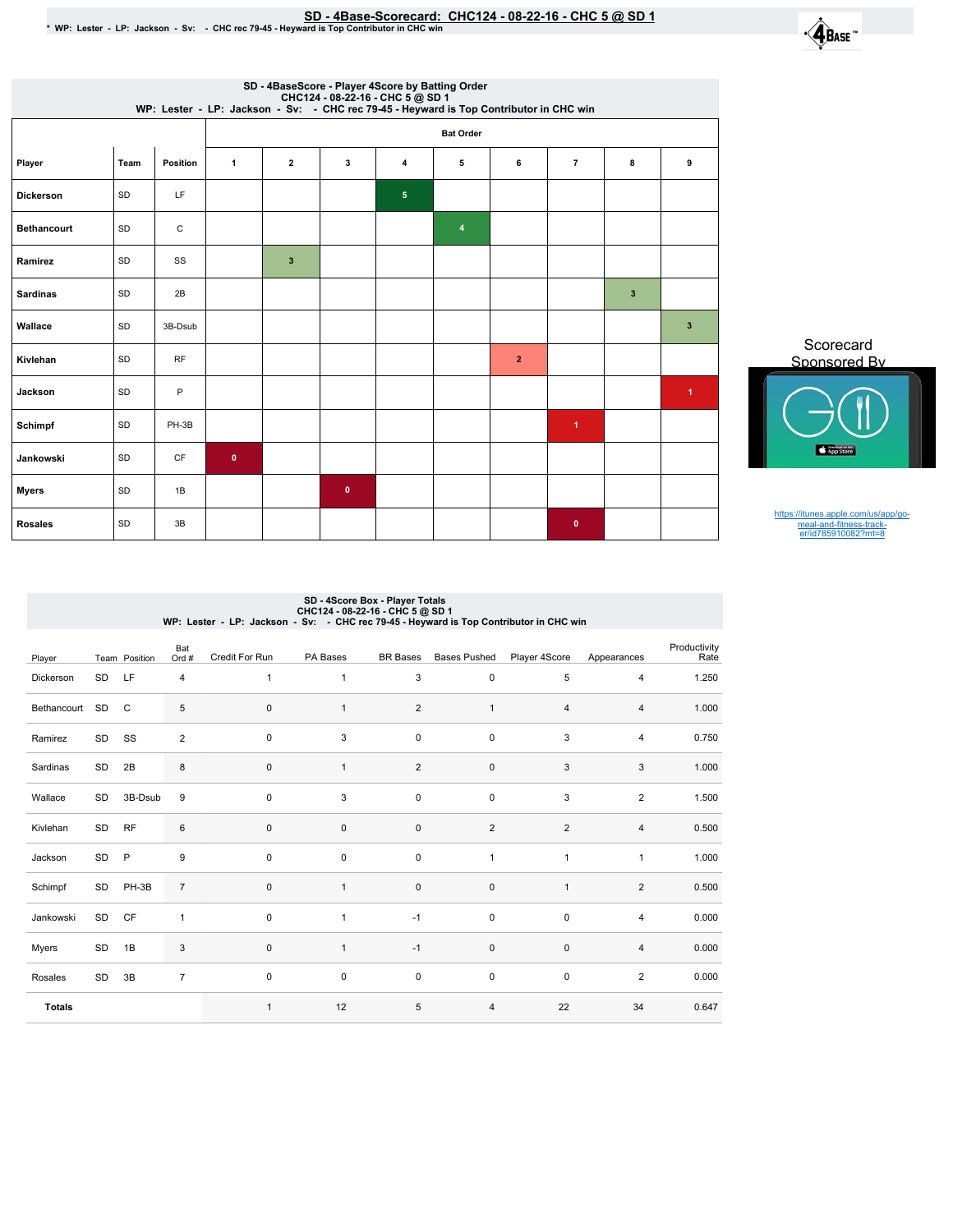| <b>Bat Order</b><br>Player<br>Play Text<br>LOBStatus<br>Inning<br>Credit For Run<br>PA Bases<br><b>BR</b> Bases<br><b>Bases Pushed</b><br>$\mathsf{O}\xspace$<br>$\mathsf 0$<br>$\mathbf{1}$<br>$\mathbf 0$<br>Walk +DP'd-4-6-3<br>01<br>3<br>03<br>Walk<br>$\mathbf 0$<br>$\mathbf{1}$<br>$\boldsymbol{0}$<br>$\mathsf 0$<br>$\mathbf 0$<br>$\boldsymbol{0}$<br>$\boldsymbol{0}$<br>8<br>04<br>1<br>Fowler<br>$\mathbf 0$<br>$\mathsf{O}\xspace$<br>$\mathsf 0$<br>$\mathbb O$<br>$6 - 3$<br>06<br>$\mathsf 0$<br>$\mathsf{O}\xspace$<br>3U<br>$\mathsf{O}\xspace$<br>08<br>$\mathbf 0$<br>$\overline{2}$<br>$\underline{3}$<br>$\underline{0}$<br><b>Player Totals</b><br>$\underline{0}$ | Player 4Score<br>$\overline{4}$<br>$\mathbf 0$<br>$\mathbf 0$<br>$\mathsf 0$<br>$\overline{5}$<br>$\mathsf{O}\xspace$ |
|---------------------------------------------------------------------------------------------------------------------------------------------------------------------------------------------------------------------------------------------------------------------------------------------------------------------------------------------------------------------------------------------------------------------------------------------------------------------------------------------------------------------------------------------------------------------------------------------------------------------------------------------------------------------------------------------|-----------------------------------------------------------------------------------------------------------------------|
|                                                                                                                                                                                                                                                                                                                                                                                                                                                                                                                                                                                                                                                                                             |                                                                                                                       |
|                                                                                                                                                                                                                                                                                                                                                                                                                                                                                                                                                                                                                                                                                             |                                                                                                                       |
|                                                                                                                                                                                                                                                                                                                                                                                                                                                                                                                                                                                                                                                                                             |                                                                                                                       |
|                                                                                                                                                                                                                                                                                                                                                                                                                                                                                                                                                                                                                                                                                             |                                                                                                                       |
|                                                                                                                                                                                                                                                                                                                                                                                                                                                                                                                                                                                                                                                                                             |                                                                                                                       |
|                                                                                                                                                                                                                                                                                                                                                                                                                                                                                                                                                                                                                                                                                             |                                                                                                                       |
|                                                                                                                                                                                                                                                                                                                                                                                                                                                                                                                                                                                                                                                                                             |                                                                                                                       |
| $\mathsf 0$<br>$\mathsf 0$<br>$\mathbf 0$<br>$\mathbf 0$<br>$01$<br>4                                                                                                                                                                                                                                                                                                                                                                                                                                                                                                                                                                                                                       |                                                                                                                       |
| $\,$ 5 $\,$<br>$\mathsf{O}\xspace$<br>$\mathsf 0$<br>$\mathbf 0$<br>03<br>$\mathbf 0$                                                                                                                                                                                                                                                                                                                                                                                                                                                                                                                                                                                                       | $\mathsf{O}\xspace$                                                                                                   |
| $\mathsf 0$<br>.HomeRun L-CF<br>$\mathbf{1}$<br>4<br>$\overline{4}$<br>05                                                                                                                                                                                                                                                                                                                                                                                                                                                                                                                                                                                                                   | $\boldsymbol{9}$                                                                                                      |
| $\sqrt{2}$<br><b>Bryant</b><br>$\mathbf 0$<br>$\mathsf 0$<br>$\mathbb O$<br>$\mathbf 0$<br>$5 - 3$<br>06                                                                                                                                                                                                                                                                                                                                                                                                                                                                                                                                                                                    | $\mathbf 0$                                                                                                           |
| $\overline{7}$<br>$\mathbf 0$<br>$\mathsf{O}\xspace$<br>0<br>$\mathbf 0$<br>08                                                                                                                                                                                                                                                                                                                                                                                                                                                                                                                                                                                                              | $\mathsf{O}\xspace$                                                                                                   |
| $\underline{0}$<br>$\underline{4}$<br><b>Player Totals</b><br>$\overline{1}$<br>$\overline{4}$                                                                                                                                                                                                                                                                                                                                                                                                                                                                                                                                                                                              | $\overline{\partial}$                                                                                                 |
| 01<br>4-6-3-DP<br>$\mathbf 0$<br>$\mathsf{O}\xspace$<br>$\mathsf 0$<br>$-1$                                                                                                                                                                                                                                                                                                                                                                                                                                                                                                                                                                                                                 | $-1$                                                                                                                  |
| $\sqrt{2}$<br>$\overline{c}$<br>$\mathbf 0$<br>Left on 3rd<br>$\mathbf{1}$<br>03<br>8.Single                                                                                                                                                                                                                                                                                                                                                                                                                                                                                                                                                                                                | $\,$ 5 $\,$                                                                                                           |
| $\overline{c}$<br>$\sqrt{2}$<br>$\mathbb O$<br>$\mathbf 0$<br>7.Double<br>05                                                                                                                                                                                                                                                                                                                                                                                                                                                                                                                                                                                                                | $\sqrt{4}$                                                                                                            |
| 3<br>Rizzo<br>7.Single<br>Left on 3rd<br>$\mathbf 0$<br>$\overline{c}$<br>$\mathbf 0$<br>07<br>$\mathbf{1}$                                                                                                                                                                                                                                                                                                                                                                                                                                                                                                                                                                                 | $\mathsf 3$                                                                                                           |
| $\mathsf 0$<br>$\mathbf 0$<br>$\mathbf{1}$<br>$\mathbf 0$<br>7.Single +DP'd-4-6-3<br>09                                                                                                                                                                                                                                                                                                                                                                                                                                                                                                                                                                                                     | $\mathbf{1}$                                                                                                          |
| $\overline{5}$<br>$\underline{0}$<br>$\underline{6}$<br>$\underline{\mathbf{1}}$<br><b>Player Totals</b>                                                                                                                                                                                                                                                                                                                                                                                                                                                                                                                                                                                    | 12                                                                                                                    |
| 6<br>$\mathsf 0$<br>$\mathbb O$<br>02<br>$\mathbf 0$<br>$\mathbf 0$                                                                                                                                                                                                                                                                                                                                                                                                                                                                                                                                                                                                                         | $\mathsf{O}\xspace$                                                                                                   |
| $\mathbf 0$<br>$\mathsf 0$<br>Walk<br>Left on 1st<br>$\mathbf{1}$<br>$\mathbf{1}$<br>03                                                                                                                                                                                                                                                                                                                                                                                                                                                                                                                                                                                                     | $\sqrt{2}$                                                                                                            |
| $\mathbf 0$<br>$\mathsf{O}\xspace$<br>$\mathsf 0$<br>$\mathbf 0$<br>Κ<br>05                                                                                                                                                                                                                                                                                                                                                                                                                                                                                                                                                                                                                 | $\mathsf 0$                                                                                                           |
| 4<br>Zobrist<br>Left on 2nd<br>$\mathbf 0$<br>07<br>2.Single<br>$\mathbf{1}$<br>$\mathbf{1}$<br>$\mathbf{1}$                                                                                                                                                                                                                                                                                                                                                                                                                                                                                                                                                                                | $\ensuremath{\mathsf{3}}$                                                                                             |
| $\mathsf{O}\xspace$<br>$\mathsf 0$<br>$-1$<br>$\mathbf 0$<br>4-6-3-DP<br>09                                                                                                                                                                                                                                                                                                                                                                                                                                                                                                                                                                                                                 | $-1$                                                                                                                  |
| $\underline{0}$<br>$\overline{2}$<br>$\underline{\mathbf{1}}$<br><b>Player Totals</b><br>$\overline{1}$                                                                                                                                                                                                                                                                                                                                                                                                                                                                                                                                                                                     | $\overline{4}$                                                                                                        |
| .HomeRun L-CF<br>02<br>4<br>0<br>$\overline{4}$<br>$\mathbf{1}$                                                                                                                                                                                                                                                                                                                                                                                                                                                                                                                                                                                                                             | $\boldsymbol{9}$                                                                                                      |
| $\mathsf{O}\xspace$<br>$\mathsf 0$<br>$\overline{c}$<br>9-SacFly<br>$\overline{1}$<br>03                                                                                                                                                                                                                                                                                                                                                                                                                                                                                                                                                                                                    | $\ensuremath{\mathsf{3}}$                                                                                             |
| $\mathsf 0$<br>$\mathsf{O}\xspace$<br>$\mathsf 0$<br>$\mathbf 0$<br>$5-3$<br>05                                                                                                                                                                                                                                                                                                                                                                                                                                                                                                                                                                                                             | $\mathsf{O}\xspace$                                                                                                   |
| 5<br>Russell<br>$\mathsf 0$<br>$\mathbf 0$<br>$\overline{4}$<br>$\mathbf 0$<br>$\mathbf 0$<br>07                                                                                                                                                                                                                                                                                                                                                                                                                                                                                                                                                                                            | $\mathsf{O}\xspace$                                                                                                   |
| $\mathsf{O}\xspace$<br>$\mathsf 0$<br>$\mathbf 0$<br>$\mathbf 0$<br>09<br>9                                                                                                                                                                                                                                                                                                                                                                                                                                                                                                                                                                                                                 | $\mathsf{O}\xspace$                                                                                                   |
| $\overline{2}$<br>$\underline{6}$<br>$\underline{0}$<br><b>Player Totals</b>                                                                                                                                                                                                                                                                                                                                                                                                                                                                                                                                                                                                                | 12                                                                                                                    |
| $\overline{4}$<br>$\mathbf 0$<br>$\mathsf{O}$<br>$\mathsf 0$<br>$\mathsf{O}\xspace$<br>02<br>$3-1$                                                                                                                                                                                                                                                                                                                                                                                                                                                                                                                                                                                          | $\mathsf{O}\xspace$                                                                                                   |
| $\sf K$<br>$\mathsf 0$<br>$\mathbb O$<br>$\mathsf{O}\xspace$<br>$\mathsf 0$<br>03                                                                                                                                                                                                                                                                                                                                                                                                                                                                                                                                                                                                           | $\mathsf{0}$                                                                                                          |
| $\overline{2}$<br>$\mathsf 0$<br>$6\,$<br>$\overline{4}$<br>6<br>Heyward<br>05<br>.HomeRun RF                                                                                                                                                                                                                                                                                                                                                                                                                                                                                                                                                                                               | $12\,$                                                                                                                |
| $\overline{c}$<br>$07\,$<br>1-3 ProdOut<br>$\mathsf 0$<br>$\mathsf{O}\xspace$<br>0                                                                                                                                                                                                                                                                                                                                                                                                                                                                                                                                                                                                          | $\sqrt{2}$                                                                                                            |
| $\underline{8}$<br>$\underline{2}$<br>$\underline{0}$<br><b>Player Totals</b><br>$\overline{4}$                                                                                                                                                                                                                                                                                                                                                                                                                                                                                                                                                                                             | 14                                                                                                                    |
| $\mathbf{1}$<br>$\mathsf 0$<br>5.Single +2ndSB<br>$\mathbf 0$<br>$\mathbf{1}$<br>02<br>Left on 2nd                                                                                                                                                                                                                                                                                                                                                                                                                                                                                                                                                                                          | $\sqrt{2}$                                                                                                            |
| Left on 1st<br>$\mathbb O$<br>$\mathbf{1}$<br>0<br>$\mathsf 0$<br>04<br>8.Single                                                                                                                                                                                                                                                                                                                                                                                                                                                                                                                                                                                                            | $\mathbf{1}$                                                                                                          |
| $\mathsf{O}\xspace$<br>$\mathsf 0$<br>$\mathbf 0$<br>$\overline{7}$<br>$4 - 3$<br>$\mathbb O$<br>Baez<br>05                                                                                                                                                                                                                                                                                                                                                                                                                                                                                                                                                                                 | $\mathsf{O}\xspace$                                                                                                   |
| $\mathsf 0$<br>0<br>$\mathsf 0$<br>$\mathbf{1}$<br>Walk (IBB)<br>Left on 1st<br>07                                                                                                                                                                                                                                                                                                                                                                                                                                                                                                                                                                                                          | $\mathbf{1}$                                                                                                          |
| $\overline{3}$<br>$\underline{0}$<br><b>Player Totals</b><br>$\underline{0}$<br>$\overline{1}$                                                                                                                                                                                                                                                                                                                                                                                                                                                                                                                                                                                              | $\overline{4}$                                                                                                        |
| $\mathsf 0$<br>$\mathsf 0$<br>$\mathbf{1}$<br>$\mathbb O$<br>Walk (IBB)<br>Left on 1st<br>02                                                                                                                                                                                                                                                                                                                                                                                                                                                                                                                                                                                                | $\mathbf{1}$                                                                                                          |
| $\mathsf{O}\xspace$<br>$\overline{4}$<br>$\mathsf{O}\xspace$<br>$\mathbb O$<br>04<br>$\mathbf 0$                                                                                                                                                                                                                                                                                                                                                                                                                                                                                                                                                                                            | $\mathsf{O}\xspace$                                                                                                   |
| $\mathbb O$<br>$\mathbf{1}$<br>$\mathsf 0$<br>8<br>$\mathbf{1}$<br>7.Single<br>Left on 2nd<br>Ross<br>06                                                                                                                                                                                                                                                                                                                                                                                                                                                                                                                                                                                    | $\sqrt{2}$                                                                                                            |
| $\bf 8$<br>$\mathsf 0$<br>$\mathsf{O}\xspace$<br>$\mathsf 0$<br>$\mathbb O$<br>$07\,$                                                                                                                                                                                                                                                                                                                                                                                                                                                                                                                                                                                                       | $\mathsf{O}\xspace$                                                                                                   |
| $\overline{2}$<br>$\perp$<br>$\underline{0}$<br><b>Player Totals</b><br>$\underline{0}$                                                                                                                                                                                                                                                                                                                                                                                                                                                                                                                                                                                                     | $\overline{3}$                                                                                                        |
| $\mathsf{O}\xspace$<br>$\mathsf{O}\xspace$<br>$\mathbb O$<br>$\mathsf{O}\xspace$<br>02<br>$4 - 3$                                                                                                                                                                                                                                                                                                                                                                                                                                                                                                                                                                                           | $\mathsf{O}\xspace$                                                                                                   |
| $\mathsf{O}\xspace$<br>$\mathsf 0$<br>$\mathbb O$<br>9<br>$\mathbf 0$<br>04                                                                                                                                                                                                                                                                                                                                                                                                                                                                                                                                                                                                                 | $\mathsf{O}\xspace$                                                                                                   |
| Lester<br>$\mathsf{O}\xspace$<br>1-4-SacBunt<br>$\mathsf{O}\xspace$<br>$\mathbf{1}$<br>06<br>$\mathbf 0$                                                                                                                                                                                                                                                                                                                                                                                                                                                                                                                                                                                    | $\mathbf{1}$                                                                                                          |
| $\boldsymbol{9}$<br>$\underline{0}$<br>$\underline{0}$<br>$\underline{0}$<br>$\overline{1}$<br><b>Player Totals</b>                                                                                                                                                                                                                                                                                                                                                                                                                                                                                                                                                                         | $\overline{1}$                                                                                                        |
| $\mathsf{O}\xspace$<br>$\mathsf 0$<br>$\mathsf{O}\xspace$<br>$\mathsf 0$<br>08<br>$\overline{4}$                                                                                                                                                                                                                                                                                                                                                                                                                                                                                                                                                                                            | $\mathsf{O}\xspace$                                                                                                   |
| Szczur<br>$\underline{0}$<br>$\underline{0}$<br><b>Player Totals</b><br>$\underline{0}$<br>$\underline{0}$                                                                                                                                                                                                                                                                                                                                                                                                                                                                                                                                                                                  | $\underline{0}$                                                                                                       |
| $\overline{5}$<br>$\overline{26}$<br>12<br><b>Grand Total</b><br>21                                                                                                                                                                                                                                                                                                                                                                                                                                                                                                                                                                                                                         | 64                                                                                                                    |

#### <u>CHC - 4Base-Scorecard: CHC124 - 08-22-16 - CHC 5 @ SD 1</u>

\*WP:Lester-LP:Jackson-Sv: -CHCrec79-45-HeywardisTopContributorinCHCwin